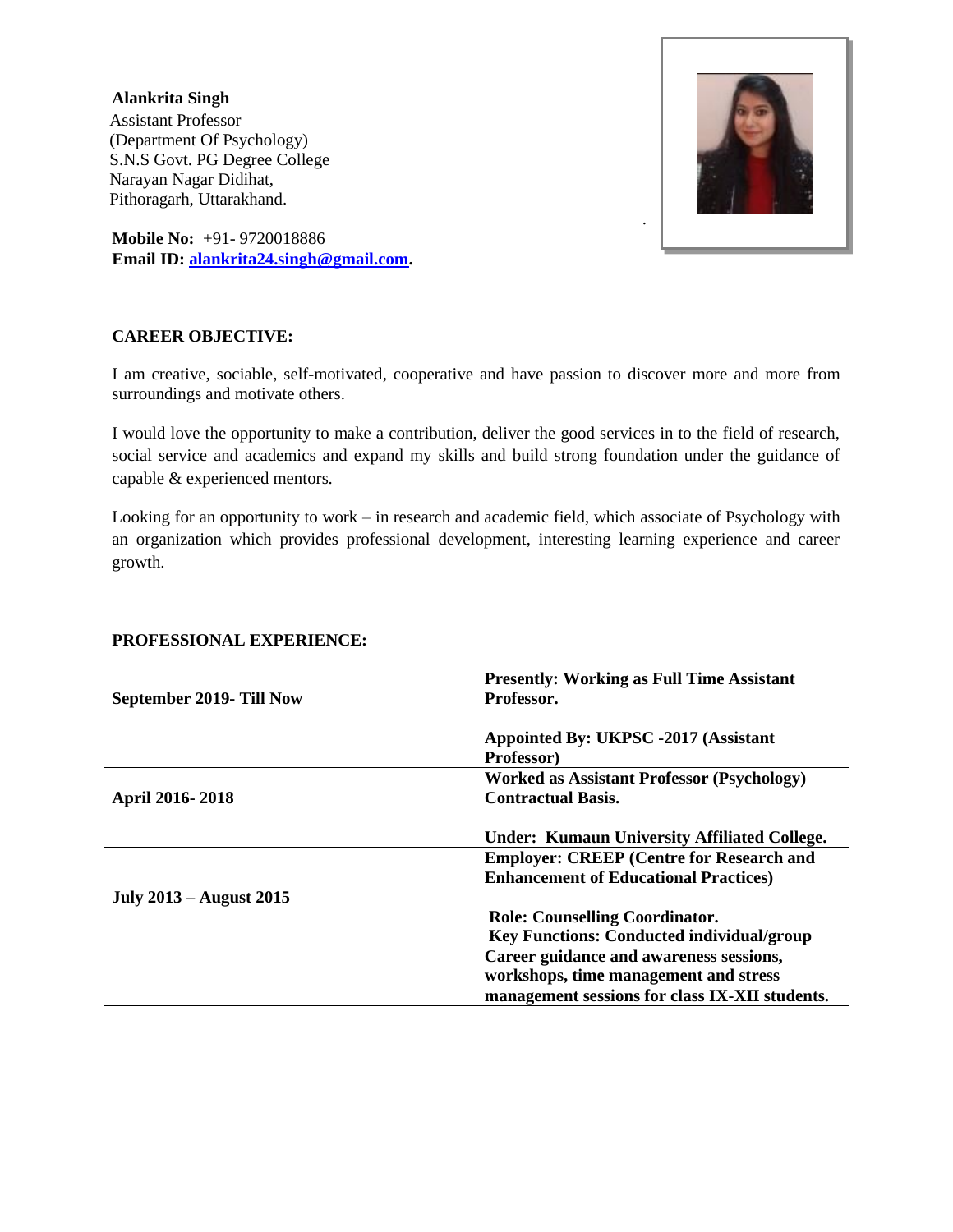## **ACADEMICS QUALIFICATIONS:**

| <b>QUALIFICATIONS</b> | <b>YEAR</b> | <b>SUBJECTS</b>         | <b>PERCANTAGE</b> | <b>BOARD/</b><br><b>UNIVERSITY</b> |
|-----------------------|-------------|-------------------------|-------------------|------------------------------------|
| High                  |             | English, Hindi,         |                   |                                    |
| School                | 2005        | S.S.T, Maths,           | 54%               | C.B.S.E                            |
|                       |             | Science & tech          |                   |                                    |
| Ser.sec               |             | English, Hindi,         |                   |                                    |
|                       | 2008        | comm.                   | 66.8%             | C.B.S.E                            |
| school                |             | Physical.edu.           |                   |                                    |
| Graduation            | 2011        | Eco(hons) $&$           | 63.2%             | Banasthali                         |
|                       |             | psychology              |                   | university                         |
| <b>USET</b>           | 2015        | Psychology              |                   | Kumaun                             |
|                       |             |                         |                   | University                         |
| Post Graduate Diploma | 2016        | Guidance and            | 65%               | Jamia Millia                       |
| In Guidance and       |             | Counselling             |                   | Ismlamia - New                     |
| Counselling           |             |                         |                   | Delhi                              |
| <b>UKPSC</b>          | 2017        | Uttarakhand             | 70%               | <b>UKPSC</b>                       |
|                       |             | <b>Public Services-</b> |                   |                                    |
|                       |             | Assistant               |                   |                                    |
|                       |             | Professor               |                   |                                    |
| PhD                   | 2014        | Community and           |                   |                                    |
|                       |             | Environmental           | <b>PURSUING</b>   | Kumaun                             |
|                       |             | psychology              |                   | university                         |

## **ACADEMIC EXPERIENCE:**

#### **CONFERENCES / SEMINARS / WORKSHOPS ATTENDED / PAPER PRESENTATION / JOURNAL PUBLICATION –**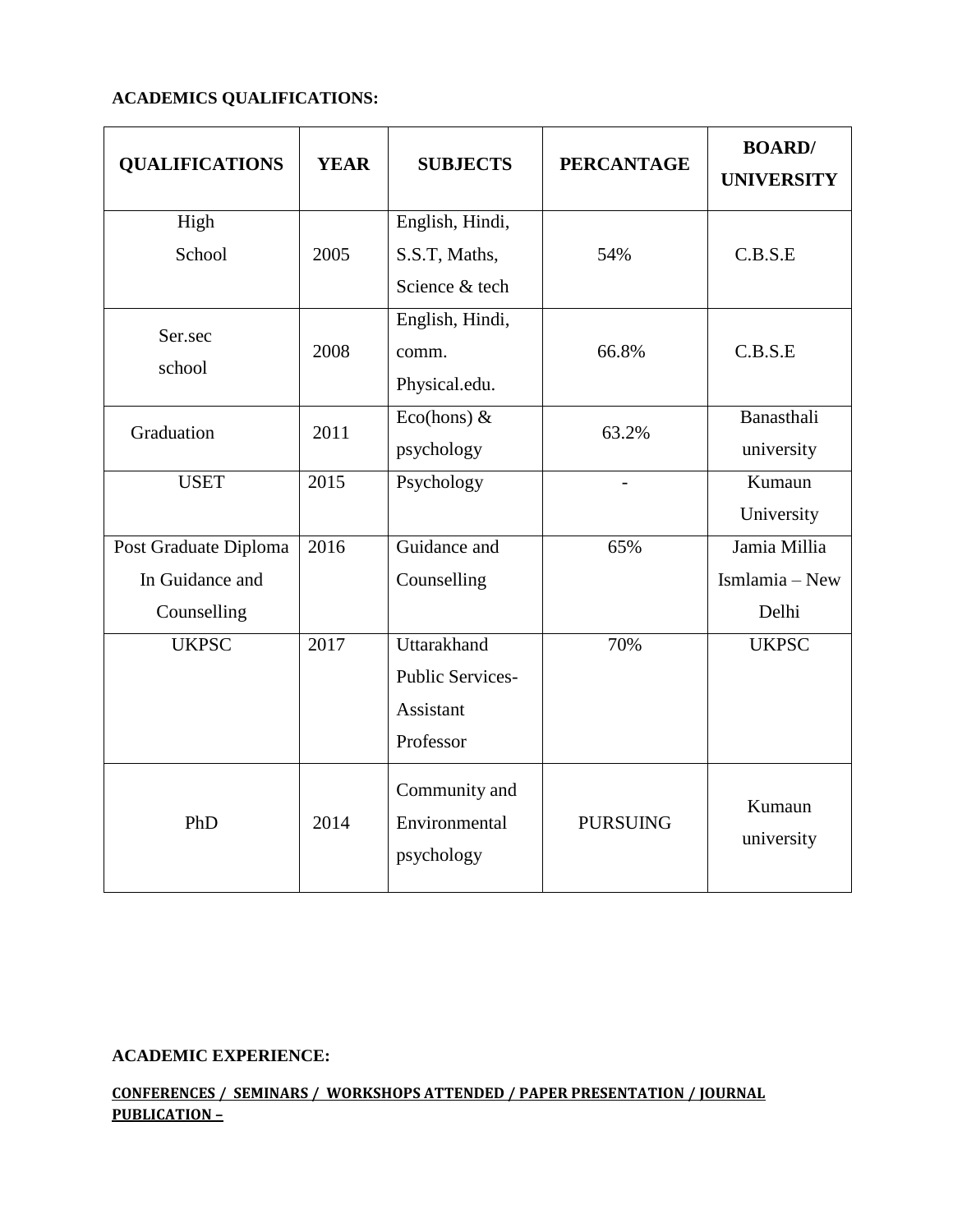| SR.NO                | <b>DETAILS</b>                                                                                                                                     |
|----------------------|----------------------------------------------------------------------------------------------------------------------------------------------------|
| 1.                   | Attended Workshop on Career Guidance and Job Preparedness, Organised                                                                               |
| Workshop             | by Career Counselling and Placement Cell, M.B. GOVT. P.G. College,                                                                                 |
|                      | Haldwani, November 21 <sup>st</sup> -22 <sup>nd</sup> , 2012                                                                                       |
| 2. National          | Attended National Seminar on Self and Emotions in Social Contests,                                                                                 |
| <b>Seminar</b>       | Sponsored by, Indian Council of Social Science Research (ICSSR), New                                                                               |
|                      | Delhi. Organized by Kumaun University Campus, Almora. April 6 <sup>th</sup> -8 <sup>th</sup> , 2013                                                |
| 3. National          | Attended National Seminar on "Emerging Trends in Inter-Disciplinary                                                                                |
| <b>Seminar</b>       | Social Sciences", Organized by Amrapali Group of Institutes in Collaboration                                                                       |
|                      | with UGC-ASC Kumaun University, Nainital. February 02 <sup>nd,</sup> 2014.                                                                         |
| 4. National          | Presented a Paper in National Seminar on "Mental Health Challenges &                                                                               |
| <b>Seminar</b>       | Remedial Approaches "(MHCRA-2014), Sponsored by, Indian Council of                                                                                 |
| Paper                | Social Science Research (ICSSR), New Delhi. Organized by Gurukul Kangri                                                                            |
| <b>Presentation</b>  | University, Haridwar. February 15 <sup>th – 16th,</sup> 2014.                                                                                      |
|                      | Paper Entitled: Yogic Practice: A Tool to Mental Health.                                                                                           |
| 5.                   | Attended Training Workshop on "Research Methodology in Social                                                                                      |
| <b>Training</b>      | Sciences", Sponsored by India Council Social Science Research (ICSSR),                                                                             |
| Workshop             | New Delhi. Organized by P.N.G. Government P.G. College, Ramnagar,                                                                                  |
|                      | (Nainital) Uttarakhand. February 17 <sup>th</sup> -26 <sup>th</sup> , 2014.                                                                        |
| 6. National          | Presented a Paper in National Seminar on "Health & Well Being", recent                                                                             |
| <b>Seminar</b>       | developments and challenges. Organized by Jamia Millia Islamia, New Delhi.                                                                         |
| <b>Presented</b>     | November $12^{th}$ -13 <sup>th</sup> , 2014.                                                                                                       |
|                      | Paper Entitled: School Environment and Adolescents Mental Health.                                                                                  |
| 7. National          | Presented a Paper in National Conference on "Problems and Possibilities of                                                                         |
| <b>Conference</b>    | Higher Education with regards to Mountainous regions", Sponsored by                                                                                |
|                      | India Council Social Science Research (ICSSR), New Delhi organized by                                                                              |
|                      | MBPG Govt Degree college, Haldwani Nainital Uttarakhand .November 22 <sup>nd</sup>                                                                 |
|                      | $-23^{\text{rd}}$ 2015.                                                                                                                            |
|                      | Paper Entitled: Challenges Facing higher Education in the 21th century.                                                                            |
| 8. National          | Presented a Paper in National Seminar on "Child Abuse, Socio-cultural and                                                                          |
| <b>Seminar</b>       | Psychological Perspective" Organised by Department of Psychology Pavitra                                                                           |
|                      | Degree, college, Siktaur, Maniram, Gorakhpur Uttara Pradesh. March 20 <sup>th</sup> -                                                              |
|                      | $21st$ , 2016.                                                                                                                                     |
|                      | Paper Entitled: Drug Abuse in Teens in Uttarakhand.                                                                                                |
| 9.International      | Presented a Paper in $3^{rd}$ International & $5^{th}$ Indian Psychological Science                                                                |
| <b>Scientific</b>    | Congress, Organized By National Association of Psychological Science-                                                                              |
| <b>Session</b>       | INDIA, Hosted by Department of Psychology, P.G. Government College,                                                                                |
| $(IPSC-15)$          | Chandigarh, India, September $28^{th} - 30^{th}$ . 2016.                                                                                           |
|                      | Paper Entitled: Drug Abuse among Teens in India.                                                                                                   |
| 10.                  | Pant, R., Singh, A. (2017). "Environment ethics among Adolescents: A study<br>of Gender, Region and Community ", International Journal of Research |
| <b>International</b> | Culture Society, Vol -1, Issue – 10, Dec -2017. ISSN: 2456-6683.                                                                                   |
| <b>Publication</b>   |                                                                                                                                                    |
|                      | Presented a Paper in National Seminar on "Violence against women and                                                                               |
| 11. National         | children with disabilities, sponsored by : ICSSR- New Delhi, Organised by                                                                          |
| <b>Seminar</b>       | Department of Psychology, MBS P.G. College, Gangapur, Varanasi, UP                                                                                 |
|                      | .India, February $20^{th} - 21^{st}$ , 2018.                                                                                                       |
|                      | Paper Entitled: Domestic violence against women with disabilities.                                                                                 |
| 12. National         | Presented a Paper in National Women Conference, "Role of women in social                                                                           |
|                      |                                                                                                                                                    |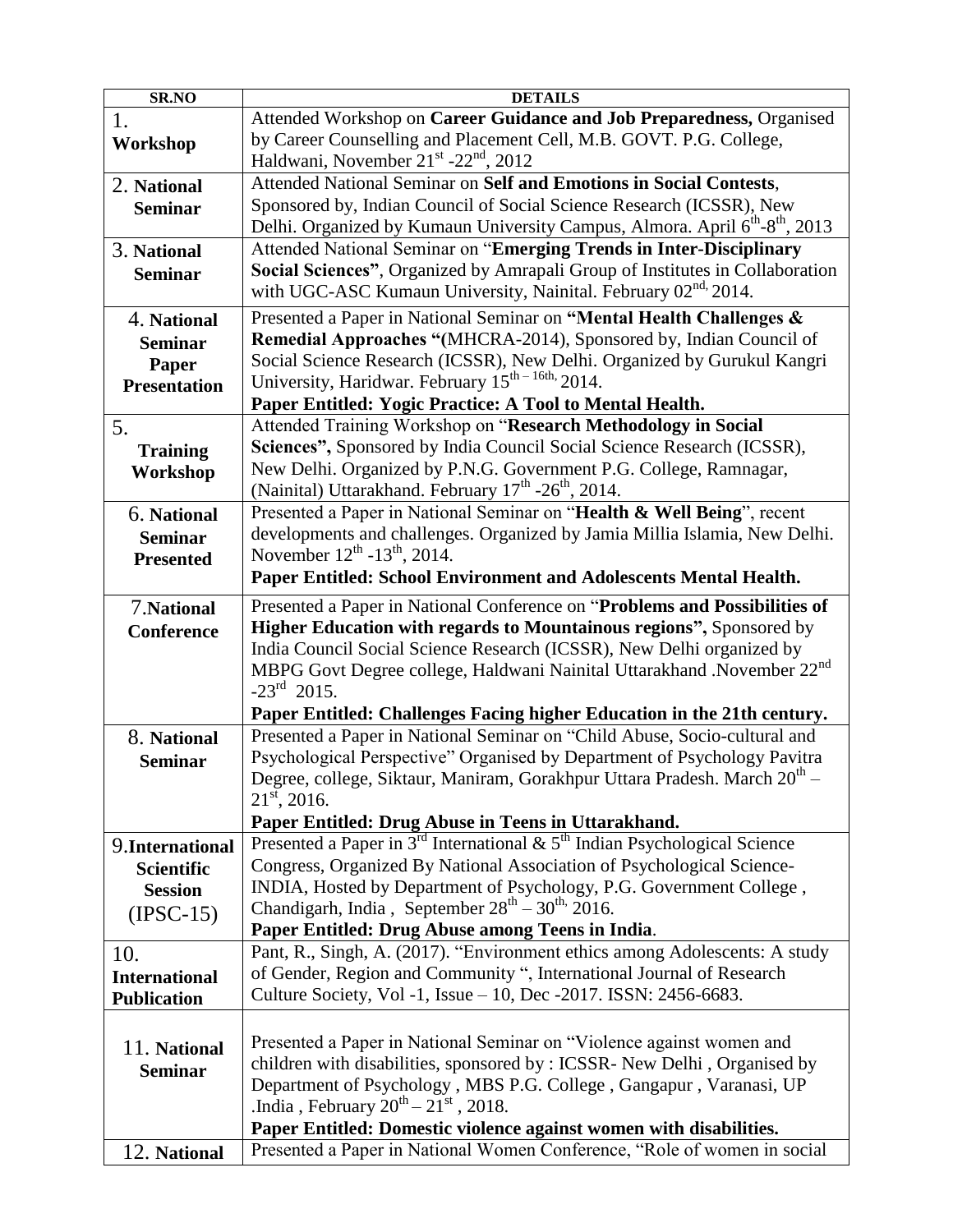| Women              | inclusion", Sponsored by THDC India Limited, organised by Mahadevi           |
|--------------------|------------------------------------------------------------------------------|
| <b>Conference</b>  | college Dehradun, Devbhoomi Vichar Manch, September 14 <sup>th</sup> , 2019. |
|                    | Paper Entitled: Women contribution to build a stronger and vibrant           |
|                    | nation.                                                                      |
| 13. National       | Presented Paper in National Conference on Experience of Development In       |
| <b>Conference</b>  | India Social Science Perspective, organised by Department of Geography,      |
|                    | Govt Arts college, Sikar and association SSRAI, February 07th -08th, 2020.   |
|                    | Paper Entitled: Sense of Environment ethics with relation to community       |
|                    | Service and gender: A comparative study among adolescent.                    |
| 14. Online         | Online Workshop Participated in online workshop on "Effective digital"       |
| Workshop           | teaching & learning technologies", organised by Sri Guru Tegh Bahadur        |
|                    | Khalse college, Jabalpur, MP, India. May 12th - 15th 2020.                   |
| 15.                | Pant, R., Singh, A. (2020). "Environment ethics and Well-being of            |
| <b>Publication</b> | Adolescents: A comparative study related to Community services with          |
|                    | reference to kumaun region ", Alochana Chakra Journal Vol -IX, Issue - V,    |
|                    | May - 2020, ISSN: 2231-3990.                                                 |
| 16. Workshop       | Attended Training Workshop on "10 days National Virtual capacity             |
|                    | building workshop in Test Construction" Organized by Department of           |
|                    | Psychology, MB.G.P.G. College, Haldwani, (Nainital), Collaboration           |
|                    | NIEPVD Dehradun, UK, June $22nd - July 01st$ , 2020.                         |

## **ORIENTATION PROGRAMME FACULTY DEVELOPMENT PROGRAMME MEMBERSHIP**

| 01. FDP        | Participated in faculty development programme, on "Values and<br>Ethics: Need of the Hour", organised by Faculty Development<br>Centre, Banasthali Vidyapith at Department of Psychology,<br>Banasthali Vidyapith, Rajasthan, India, December $17^{th} - 23^{rd}$ ,<br>2018, |
|----------------|------------------------------------------------------------------------------------------------------------------------------------------------------------------------------------------------------------------------------------------------------------------------------|
| 02. OP-46      | Participated in Orientation Programme, Sponsored by UGC at<br>HRDC, Kumaun University Nainital, Uttarakhand, India. March 02 <sup>nd</sup><br>$-21$ <sup>st</sup> , 2020.<br><b>Obtained Grade: A</b>                                                                        |
| 03. Membership | Membership Certificate by National Association of Psychological<br>Science - NAPS India.                                                                                                                                                                                     |

# **Achievements & Awards**

| <b>SR.NO</b> | <b>DETAILS</b>                                                                      |
|--------------|-------------------------------------------------------------------------------------|
|              | Banasthali University Certification of participation in Banasthali Seva Dal,        |
|              | Training camp under All India Scout & Guide Association January 2009.               |
|              | Banasthali University Department of physical education Certificate of participation |
|              | in All India inter university (women) archery tournament Organised by               |
|              | Kurukshetra University under the auspices of Association of Indian Universities,    |
|              | New Delhi, January 2010-2011                                                        |
| 3.           | Certificate of participation in Lotus Talentika, National Level Business Quiz       |
|              | Competition Organized by Lotus Group of Institutes, Pune, Year 2011-2012            |